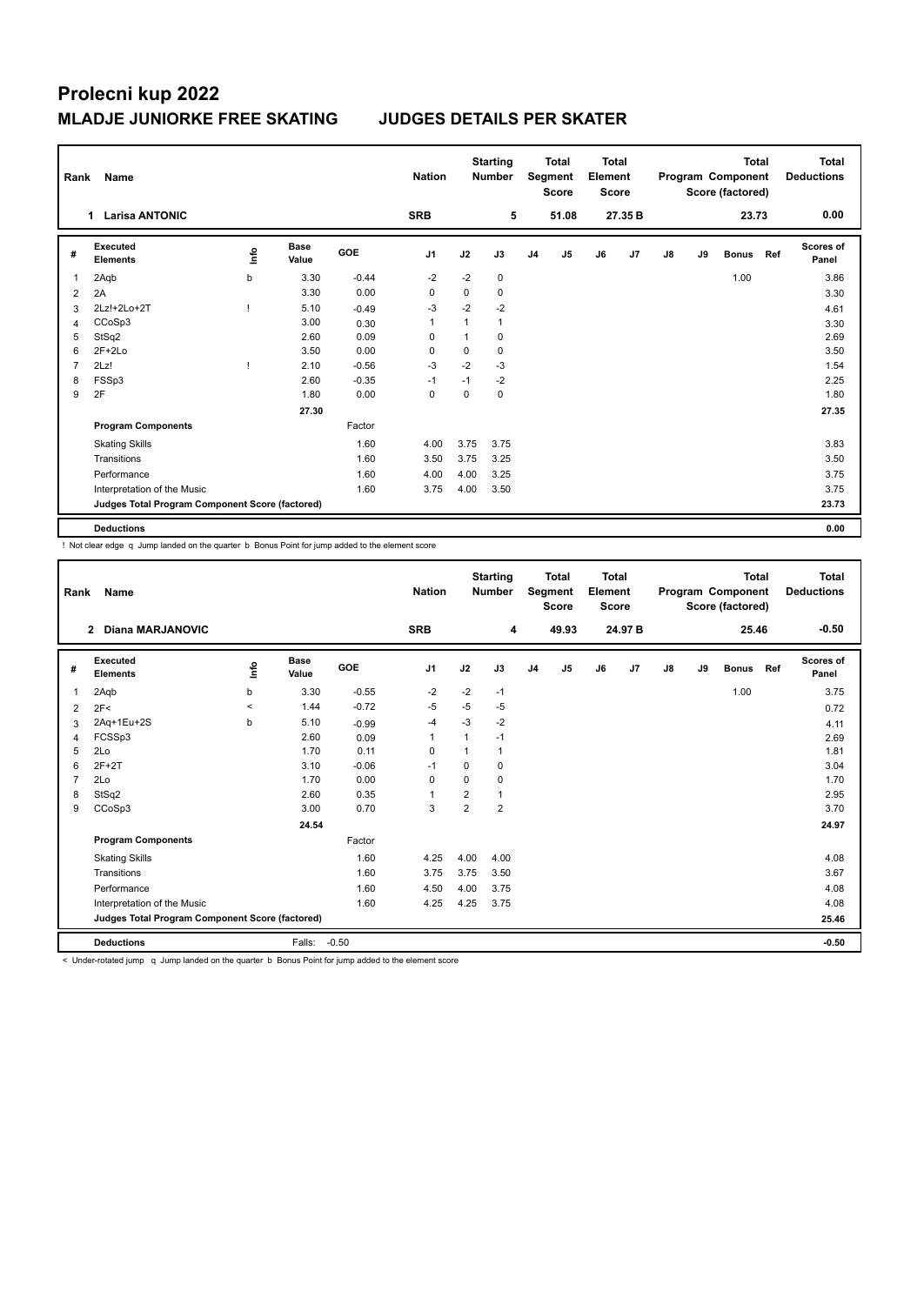# **Prolecni kup 2022 MLADJE JUNIORKE FREE SKATING JUDGES DETAILS PER SKATER**

|                | Name<br>Rank                                    |         |                      |            | <b>Nation</b>  | <b>Starting</b><br><b>Number</b> |              | <b>Total</b><br>Segment<br><b>Score</b> |                | <b>Total</b><br>Element<br>Score |         | Program Component |    | <b>Total</b><br>Score (factored) | Total<br><b>Deductions</b> |
|----------------|-------------------------------------------------|---------|----------------------|------------|----------------|----------------------------------|--------------|-----------------------------------------|----------------|----------------------------------|---------|-------------------|----|----------------------------------|----------------------------|
|                | <b>Darinka POPOVIC</b><br>3                     |         |                      |            | <b>SRB</b>     |                                  | 3            |                                         | 43.17          |                                  | 22.20 B |                   |    | 21.47                            | $-0.50$                    |
| #              | Executed<br><b>Elements</b>                     | Info    | <b>Base</b><br>Value | <b>GOE</b> | J <sub>1</sub> | J2                               | J3           | J <sub>4</sub>                          | J <sub>5</sub> | J6                               | J7      | J8                | J9 | Ref                              | <b>Scores of</b><br>Panel  |
| 1              | 2A<                                             | $\prec$ | 2.64                 | $-1.32$    | -5             | $-5$                             | $-5$         |                                         |                |                                  |         |                   |    |                                  | 1.32                       |
| 2              | FCSSp3                                          |         | 2.60                 | 0.00       | $\overline{2}$ | $-2$                             | $\mathbf 0$  |                                         |                |                                  |         |                   |    |                                  | 2.60                       |
| 3              | 2Lz+2Lo+2T                                      |         | 5.10                 | $-0.35$    | $-3$           | $-1$                             | $-1$         |                                         |                |                                  |         |                   |    |                                  | 4.75                       |
| 4              | 2F                                              |         | 1.80                 | 0.00       | 0              | 0                                | 0            |                                         |                |                                  |         |                   |    |                                  | 1.80                       |
| 5              | 2Lz                                             |         | 2.10                 | $-0.14$    | -1             | $-1$                             | 0            |                                         |                |                                  |         |                   |    |                                  | 1.96                       |
| 6              | StSq1                                           |         | 1.80                 | 0.00       | 0              | 0                                | 0            |                                         |                |                                  |         |                   |    |                                  | 1.80                       |
| $\overline{7}$ | CCoSp3                                          |         | 3.00                 | 0.20       | $\overline{1}$ | 0                                | $\mathbf{1}$ |                                         |                |                                  |         |                   |    |                                  | 3.20                       |
| 8              | 2F                                              |         | 1.80                 | $-0.42$    | $-3$           | $-2$                             | $-2$         |                                         |                |                                  |         |                   |    |                                  | 1.38                       |
| 9              | $2Lo+2T$                                        |         | 3.00                 | $-0.11$    | $-2$           | $\mathbf 0$                      | $\mathbf 0$  |                                         |                |                                  |         |                   |    |                                  | 2.89                       |
|                |                                                 |         | 23.84                |            |                |                                  |              |                                         |                |                                  |         |                   |    |                                  | 22.20                      |
|                | <b>Program Components</b>                       |         |                      | Factor     |                |                                  |              |                                         |                |                                  |         |                   |    |                                  |                            |
|                | <b>Skating Skills</b>                           |         |                      | 1.60       | 3.50           | 3.50                             | 3.50         |                                         |                |                                  |         |                   |    |                                  | 3.50                       |
|                | Transitions                                     |         |                      | 1.60       | 3.25           | 3.25                             | 3.00         |                                         |                |                                  |         |                   |    |                                  | 3.17                       |
|                | Performance                                     |         |                      | 1.60       | 3.75           | 3.25                             | 3.00         |                                         |                |                                  |         |                   |    |                                  | 3.33                       |
|                | Interpretation of the Music                     |         |                      | 1.60       | 3.50           | 3.50                             | 3.25         |                                         |                |                                  |         |                   |    |                                  | 3.42                       |
|                | Judges Total Program Component Score (factored) |         |                      |            |                |                                  |              |                                         |                |                                  |         |                   |    |                                  | 21.47                      |
|                | <b>Deductions</b>                               |         | Falls:               | $-0.50$    |                |                                  |              |                                         |                |                                  |         |                   |    |                                  | $-0.50$                    |

< Under-rotated jump

| Rank | Name                                            |             |                      |         | <b>Nation</b>  |                | <b>Starting</b><br><b>Number</b> |    | <b>Total</b><br>Segment<br><b>Score</b> | <b>Total</b><br>Element<br><b>Score</b> |       |               |    | <b>Total</b><br>Program Component<br>Score (factored) | <b>Total</b><br><b>Deductions</b> |
|------|-------------------------------------------------|-------------|----------------------|---------|----------------|----------------|----------------------------------|----|-----------------------------------------|-----------------------------------------|-------|---------------|----|-------------------------------------------------------|-----------------------------------|
|      | 4 Maja MARKOVIC                                 |             |                      |         | <b>SRB</b>     |                | $\overline{2}$                   |    | 40.00                                   |                                         | 19.03 |               |    | 21.47                                                 | $-0.50$                           |
| #    | Executed<br><b>Elements</b>                     | <u>lnfo</u> | <b>Base</b><br>Value | GOE     | J <sub>1</sub> | J2             | J3                               | J4 | J5                                      | J6                                      | J7    | $\mathsf{J}8$ | J9 | Ref                                                   | <b>Scores of</b><br>Panel         |
| 1    | $2F+2T$                                         |             | 3.10                 | $-0.06$ | $-1$           | 0              | 0                                |    |                                         |                                         |       |               |    |                                                       | 3.04                              |
| 2    | CCoSp3                                          |             | 3.00                 | 0.40    | $\overline{2}$ | 1              | 1                                |    |                                         |                                         |       |               |    |                                                       | 3.40                              |
| 3    | 2Lz                                             | $\hat{}$    | 1.68                 | $-0.84$ | $-5$           | $-5$           | $-5$                             |    |                                         |                                         |       |               |    |                                                       | 0.84                              |
| 4    | 2F+1Eu+2S                                       |             | 3.60                 | $-0.12$ | $-1$           | $-1$           | $\mathbf 0$                      |    |                                         |                                         |       |               |    |                                                       | 3.48                              |
| 5    | 1Lz                                             |             | 0.60                 | $-0.02$ | 0              | 0              | $-1$                             |    |                                         |                                         |       |               |    |                                                       | 0.58                              |
| 6    | StSq1                                           |             | 1.80                 | 0.06    | $\mathbf 0$    | 0              | 1                                |    |                                         |                                         |       |               |    |                                                       | 1.86                              |
| 7    | FCSSp3                                          |             | 2.60                 | 0.43    | $\overline{2}$ | $\overline{2}$ | 1                                |    |                                         |                                         |       |               |    |                                                       | 3.03                              |
| 8    | 2Lo                                             |             | 1.70                 | 0.00    | $\mathbf 0$    | 0              | 0                                |    |                                         |                                         |       |               |    |                                                       | 1.70                              |
| 9    | 1A                                              |             | 1.10                 | 0.00    | $\mathbf 0$    | $\Omega$       | 0                                |    |                                         |                                         |       |               |    |                                                       | 1.10                              |
|      |                                                 |             | 19.18                |         |                |                |                                  |    |                                         |                                         |       |               |    |                                                       | 19.03                             |
|      | <b>Program Components</b>                       |             |                      | Factor  |                |                |                                  |    |                                         |                                         |       |               |    |                                                       |                                   |
|      | <b>Skating Skills</b>                           |             |                      | 1.60    | 3.50           | 3.75           | 3.25                             |    |                                         |                                         |       |               |    |                                                       | 3.50                              |
|      | Transitions                                     |             |                      | 1.60    | 3.25           | 3.50           | 2.75                             |    |                                         |                                         |       |               |    |                                                       | 3.17                              |
|      | Performance                                     |             |                      | 1.60    | 3.50           | 3.50           | 3.00                             |    |                                         |                                         |       |               |    |                                                       | 3.33                              |
|      | Interpretation of the Music                     |             |                      | 1.60    | 3.75           | 3.75           | 2.75                             |    |                                         |                                         |       |               |    |                                                       | 3.42                              |
|      | Judges Total Program Component Score (factored) |             |                      |         |                |                |                                  |    |                                         |                                         |       |               |    |                                                       | 21.47                             |
|      | <b>Deductions</b>                               |             | Falls:               | $-0.50$ |                |                |                                  |    |                                         |                                         |       |               |    |                                                       | $-0.50$                           |

< Under-rotated jump